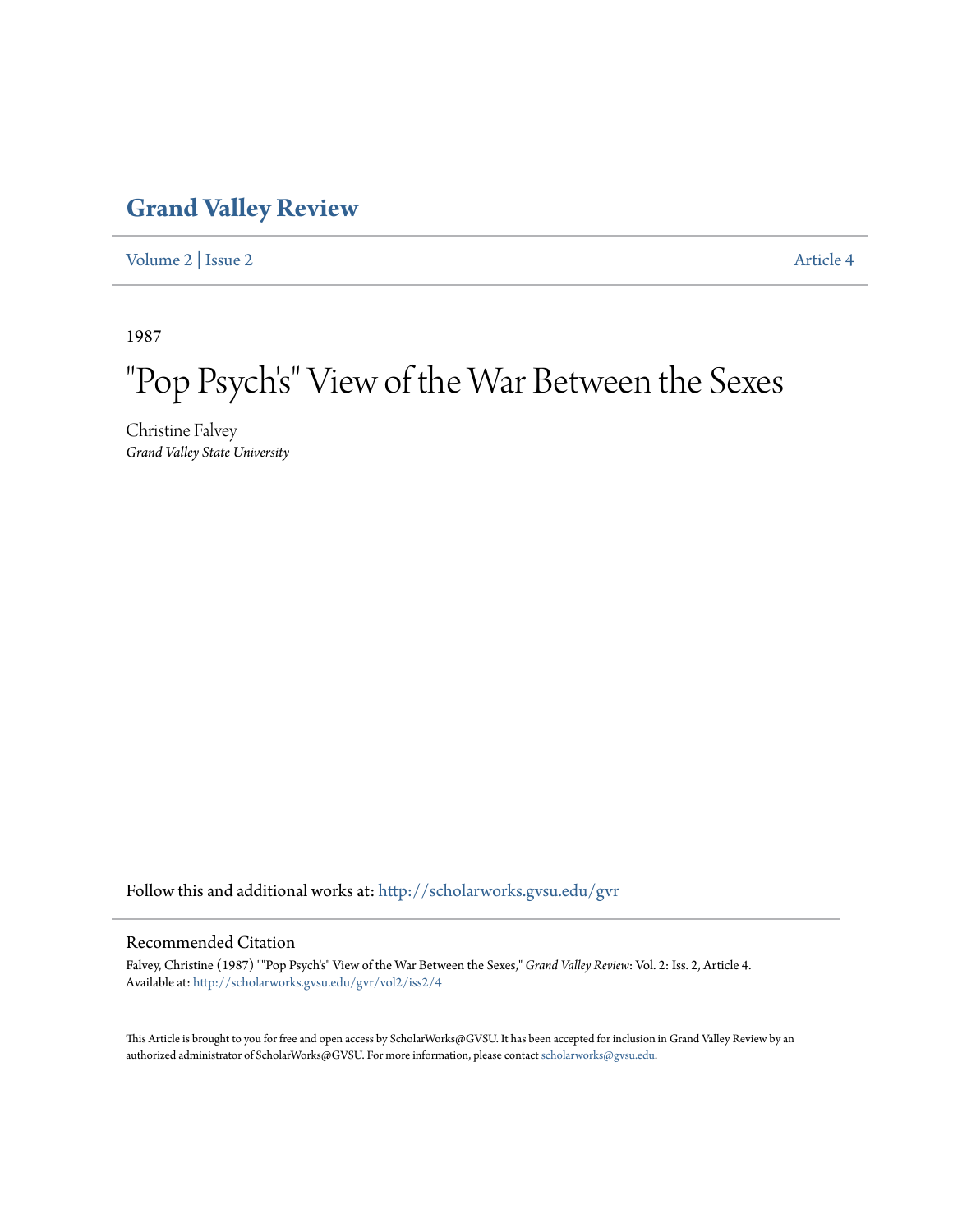#### CHRISTINE FALVEY

## **"Pop Psych's" View of the War Between the Sexes**

The best sellers in the pop-psych book market have titles revealing a common thesis: *The Peter Pan Syndrome: Men Who Have Never Grown Up*1; *Sweet Suffering: Women as* Victim2; *The Cinderella Complex: Women's* Hidden *Fear of Independence3; Women Who Love Too Much: When You Keep* Wishing *and Hoping He'll Change. <sup>4</sup>*The latest best seller is, *Smart* Women, *Foolish Choices: Finding the Right* Men, Avoiding *the Wrong Ones5•* It has occupied a top spot in the "Advice, How-to and Miscellaneous" section of *The New York* Times *Book Review's* list of paperback best sellers in November and December of 1986. The latest addition to this collection of same theme books is *Men Who Hate Women and the Women Who Love Them: When Loving Hurts and You* Don't *Know Why*<sup>6</sup>. I have no doubt that this will also be a long standing top best seller as soon as it comes out in paperback. What accounts for the astounding popularity of these books? Why is the same message being repeated over and over, saleable again and again with but a title change and new versions of the same old "case histories?"

I think that the appeal of the books comes from a need to make sense out of the changing world of relationships between women and men. They present a "world view" or theory about the nature of relationships at a time when the old ways no longer hold.

There are common elements to this model that can be seen in each book. Eachbook is addressed to women. Even the books that are ostensibly about men (such as *The Peter Pan Syndrome* and *Men Who Hate Women)* are written for women. They are all about women who have experienced great unhappiness in their relationships with men. The purpose of each is to tell their readers how to avoid or escape a similar fate.

Each book is composed primarily of case studies, dozens of little stories about women and men the author-thearapist has, presumably, seen as patients. There is Nancy who sits in her bedroom practicing the right way to say things to her husband so she can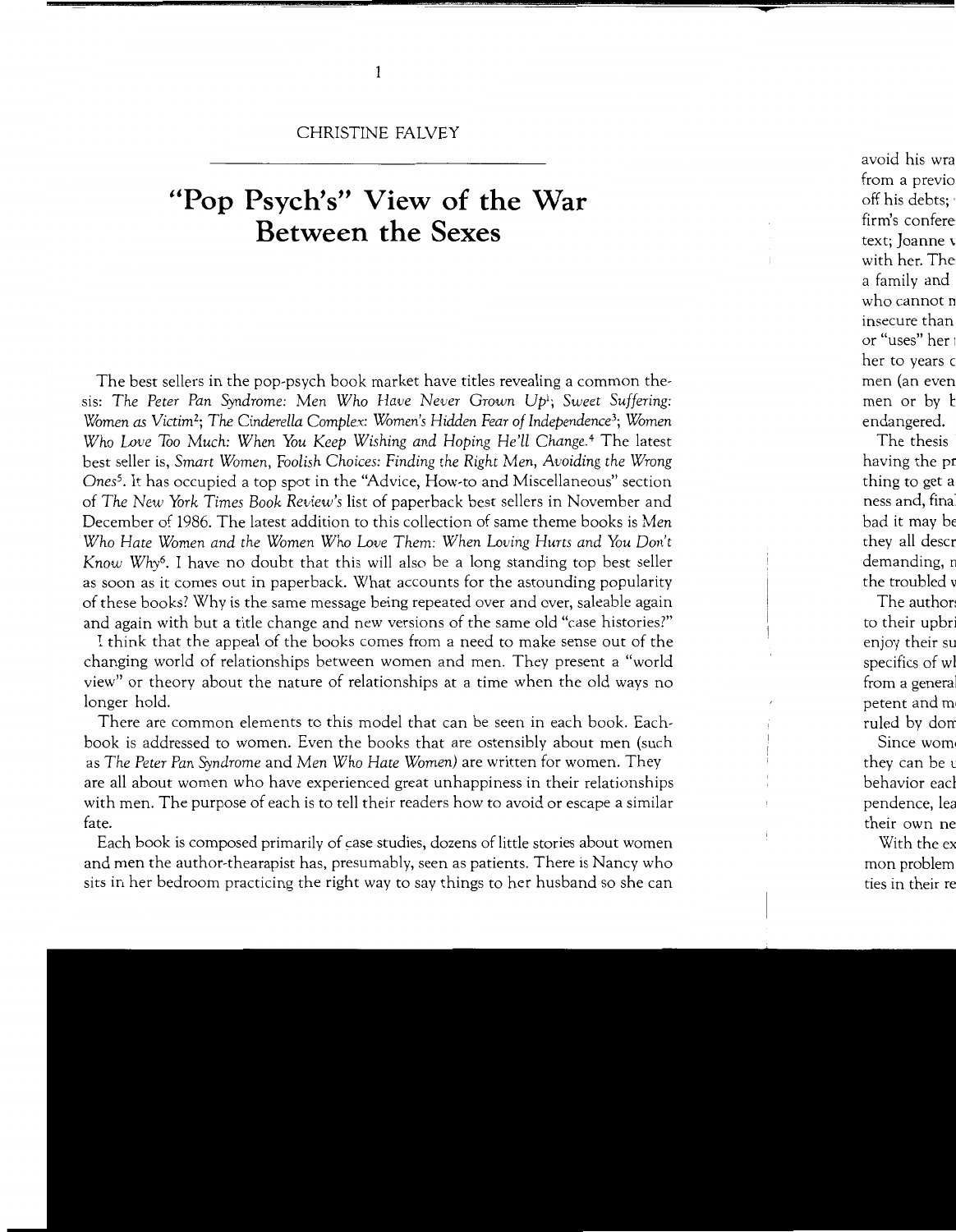avoid his wrath; Jessica who sold her house and had a fourth baby (she had three from a previous marriage) to please her husband and then gave him \$13,000 to pay off his debts; Caroline, a "brilliant lawyer" who agreed to have occasional sex on the firm's conference table with a co-worker who barely spoke to her outside this context; Joanne who desperately pursued a married man after he broke off a brief affair with her. The stories all have the same elements: a woman who wants love, marriage, a family and a man she can feel safe with; a woman who unwisely chooses a man who cannot meet her needs, a man who is selfish, demanding and, underneath, more insecure than she is; the man either runs off scared before a relationship really begins, or "uses" her for awhile and then drops her, or, worst of all, marries her, condemning her to years of subservience to his needs. Women who meet or marry nice, normal men (an event rarely discussed in this genre) mess things up by dismissing the good men or by becoming so needfully dependent on them that the relationship is endangered.

The thesis hardly varies. Basically women, or some portion of them, are seen as having the problem of being too nice, too giving, self-sacrificing, willing to do anything to get and keep the man they love, choosing men who will exploit their weakness and, finally, too dependent on the emotional security of the relationship (however bad it may be) they are in. While none of these books characterizes all men as bad, they all describe defective men in the same insidious way. Bad men are immature, demanding, manipulative, selfish and unreliable. They are certainly lots worse than the troubled women whose main flaw is that they allowed themselves to be victimized.

The authors are unanimous in attributing women's self-sacrificing, dependent nature to their upbringing. Women are not, they agree, masochistic in the sense that they enjoy their suffering; nor is it in women's biological nature to be the giving sex. The specifics of what sort of upbringing leads to the women depicted in the books varies from a general cultural expectation, adopted by parents, that girls are weaker, less competent and more in need of protection than boys, to specifics of pathological families ruled by domineering and abusive fathers.

Since women are made dependent, not born that way, the authors all agree that they can be unmade. Through various advise on how to change one's attitude and behavior each author proposes the same solution: women must reclaim their independence, learn to love themselves, to take care of themselves, to be assertive about their own needs, and to make wiser choices in men.

With the exception of *The Cinderella Complex,* which presents dependency as a common problem for most women, these books are about people with pathological difficulties in their relationships with others and in their lives in general. The men are sadistic,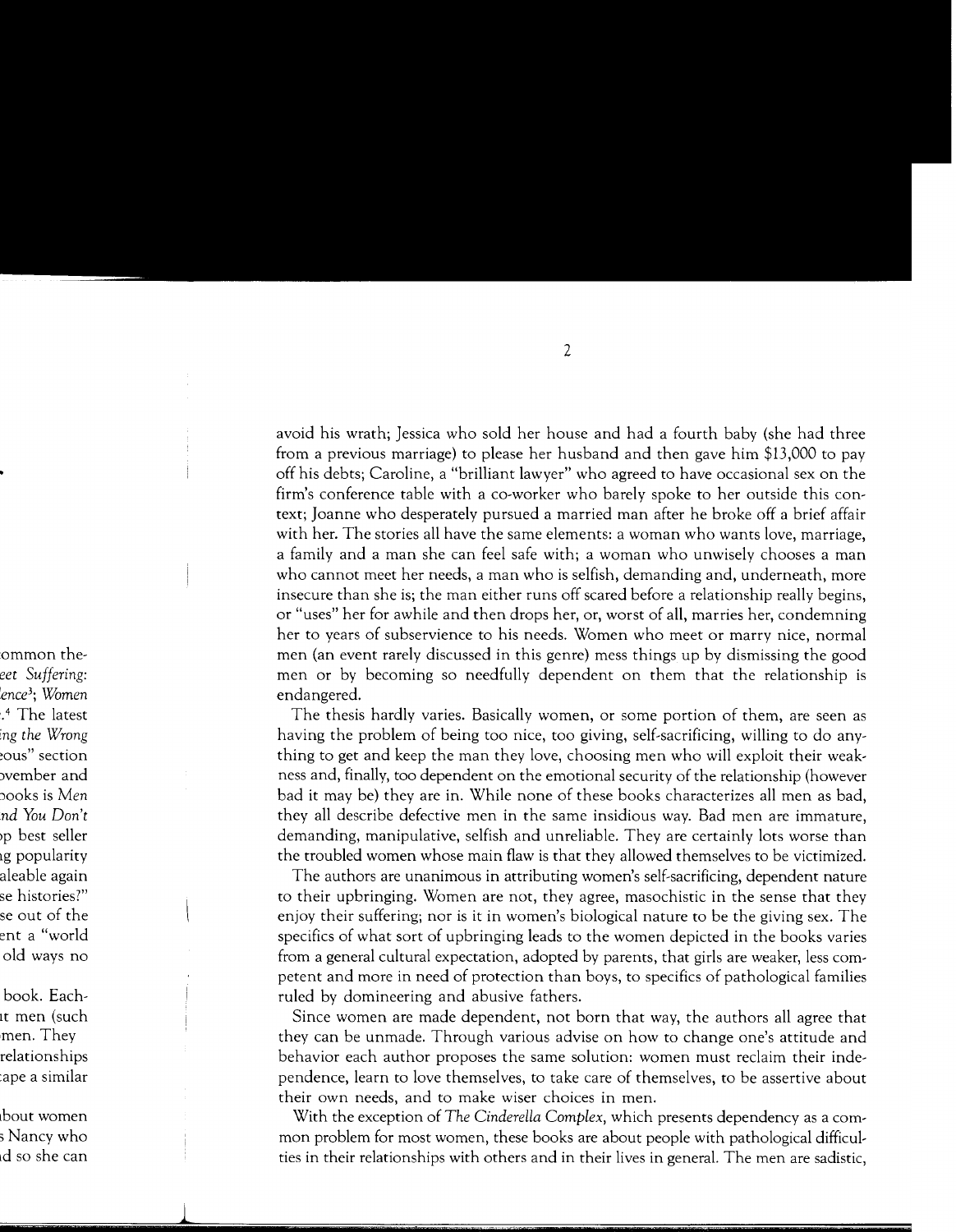brutal manipulators or childlike, ineffective weaklings; the women are helpless victims who are emotionally, physically, sexually and financially exploited, or are love junkies, cursed with incredibly poor judgment and doomed to choosing unworthy scoundrels as lovers. How can books about such deeply disturbed people have achieved their wide appeal? Certainly there are women who are victimized, who are emotionally or physically abused by their mates; but the readership of these books is far too wide to assume such women are their only audience. Nor is a kind of psychological voyeurism - the solace that comes from reading about someone worse off than you  $-$  a convincing explanation for the popularity of this particular kind of self help book.

The books are popular because the way men and women relate to each other has changed and the books provide a model or explanation for why things are not as we expect. Our expectations are based on traditional customs where women married young, had several babies, stayed home to be wives and mothers, or perhaps worked part time when the children were older, and stayed married forever. Woman's role as a wife and mother was highly valued, a role begun early and played out for a life-time.

The new customs are different. In 1960 the median age of first marriage was 20.3 for women<sup>8</sup>, in 1985 it had risen to 23.3. A wopping 56.9% of women in the 20-24 age group had never been married in 1984; in 1960 only 28.4% of this age group had never been married<sup>7</sup>.

Not only do women marry later but once married they have fewer children. In 1960 the average number of children born to married women in the 15-44 age group was 2.31; in 1980 it was 1.93. Women's participation in the labor force has also increased, from 37.7% in 1960 to 52.9% in 1983<sup>8</sup>. Current estimates are the 50% of marriages contracted in the 70s will end in divorce, whereas of those contracted in the 50s less than  $30\%$  will do so<sup>9</sup>.

The crux of the problem, then, is that demographic changes have meant a substantial change in the marriage, family and work lives of American women in the last 25 years. They imply, too, a significant change in the dating lives of women. However, the cultural expectations of the 1950s and 60s are still with us. Women (and perhaps men too, but that is another story) still often expect to marry the first man they fall in love with and the first man they have sex with; and they marry expecting the mariage to last a lifetime. Instead the later age of first mariage means they find themselves dating a number of different men over a longer period of singlehood. Each new relationship means an old one left behind that did not work out. Once in a marriage, women experience the frustration of trying to balance having children with working. The few children the average woman does have do not constitute a long career of mothering. And finally the marriage itself often turns out to be a failure,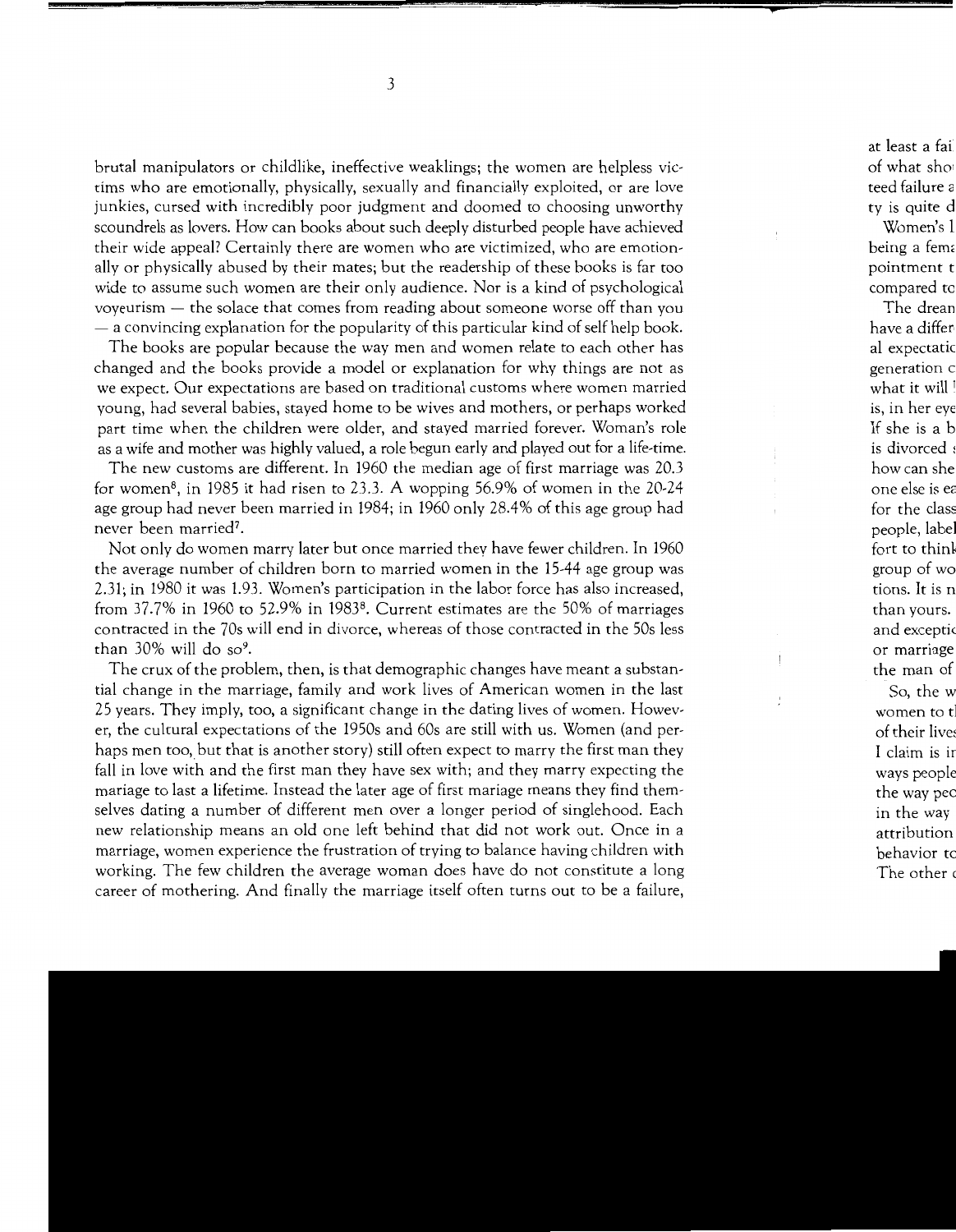at least a failure in the sense that its termination violates the woman's expectations of what should have happened. The psychological picture is one of almost guaranteed failure and disappointment in women's relationships with men, as the new reality is quite different from the old ideals.

Women's lives are made even more problematic when the economic difficulties of being a female single head of household combine with the sense of personal disappointment that one's life didn't work out as planned. Women's wages are still low compared to men's and our country's daycare provisions are shamefully inadequate.

The dream is lost and such a loss must be explained. One solution would be to have a different dream in the first place. This will undoubtedly happen as our cultural expectations catch up with our culture's behavior in mating patterns. The next generation of women may well have a different dream, although I won't try to guess what it will be. But a new dream is hindsight advice for a woman whose current life is, in her eyes, a shambles. She has, perhaps, been disappointed in love several times. If she is a bit older she may now be disappointed by a dissolving marriage; if she is divorced she may be in for another round of love affairs that don't "work *out:'*  how can she explain all this to herself? Blaming herself will not happen. Blaming someone else is easier. Better yet, blame a whole class of someone elses. This requires labels for the class, preferably dramatic labels emphasizing the pathology of that class of people, labels like "the Peter Pan syndrome" and "men who hate women". It is a comfort to think that you are not alone, that your problem is similar to that of a whole group of women who have also experienced deep disappointments in their expectations. It is no problem if the stories in the book are about experiences more extreme than yours. You can still recognize yourself, because there are enough generalizations and exceptions that almost anyone who has been through a disappointing love affair or marriage can see herself, even if somewhat dimly. Better yet, you can see HIM, the man of your disappointments.

So, the widespread appeal of these self-help books is that they provide a way for women to think about and understand the confusing and unexpected circumstances of their lives. But they provide a wrong kind of world view. Why is a viewpoint, which I claim is incorrect, so readily adopted by so many? The answer lies in the typical ways people think about their social world. Psychologists who study social cognition, the way people think about social situations, have identified several common "errors" in the way people think about others. One of these is known as "the fundamental attribution error:' This is the tendency to overdo attributing the cause of another's behavior to his personality (or, more formally, to internal or dispositional causes). The other choice is to attribute another's behavior to the situation - that is, to see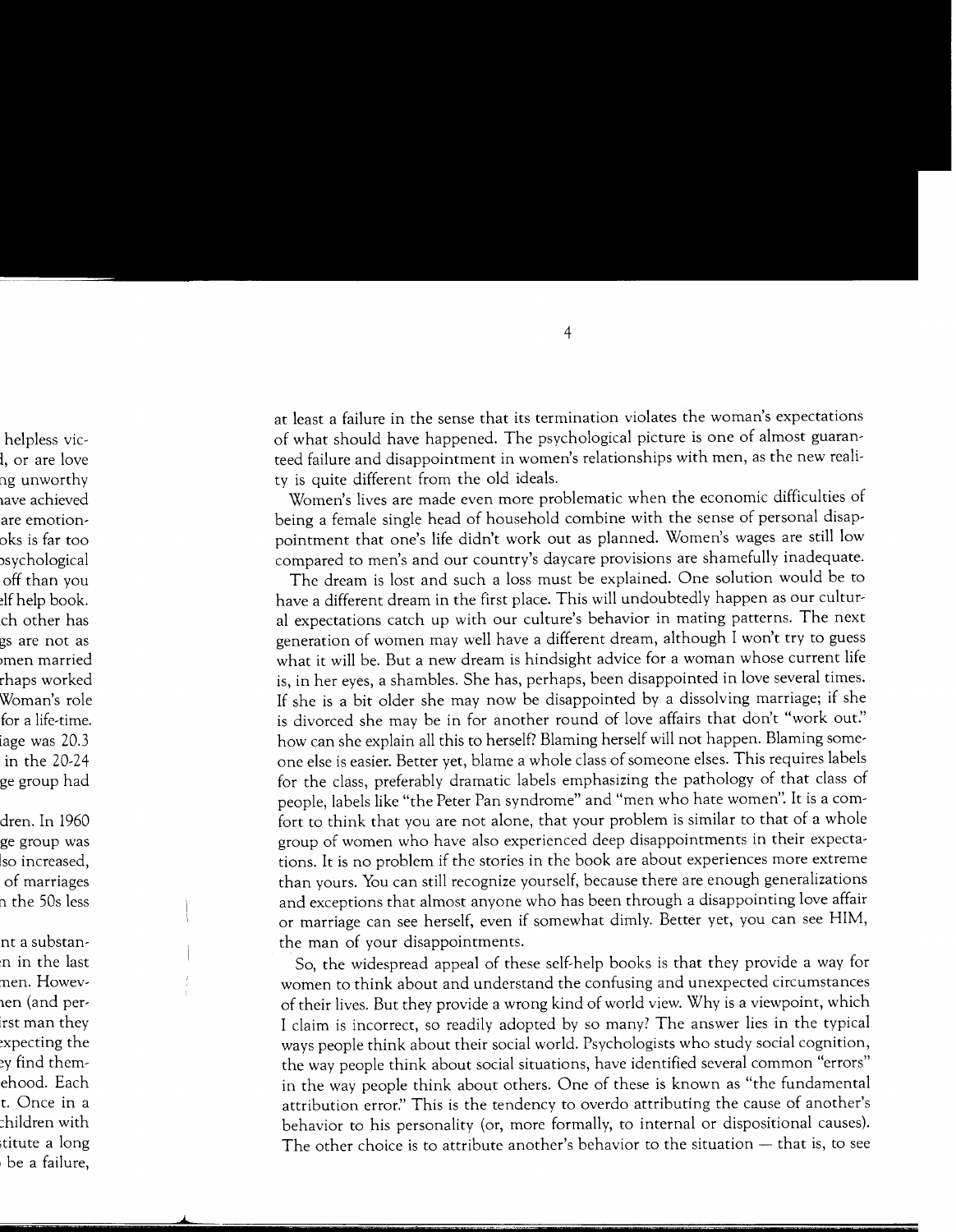behavior as simply called forth by the demands of the situation rather than as an expression of one's disposition. But we less often make situational attributions when contemplating the behavior of others. I am likely to see my irritability as due to the fact that I had a hard day at work (a situational attribution) and your irritability as due to your basically grumpy personality.

A closely related mistake in thinking is known as the "actor-observer" bias, which refers to the tendency to assume that our own behavior is quite variable and that the behavior of others is stable. For instance, if I ask you to rate a friend on a number of traits you'll have no trouble saying, yes, he's cheerful, intellectual, thrifty and introverted. When I ask you to rate yourself you are more likely to give answers that put you in the middle  $-$  the sometimes I am, sometimes I'm not sort of answer. I'm somewhat introverted and somewhat extroverted, cheerful but serious, sometimes stingy and sometimes generous and so forth.

A third common error in our thinking is the "self-serving bias" in which we attribute our successes to our skill and our failures to bad luck. If I do well on an exam it is because I'm smart and I studied hard. If I do poorly it is because the room was too noisy or the exam was unfair.

These common ways of thinking about others certainly come into play as a woman thinks about why her last love affair didn't work out, why she got divorced, or even why she just had that fight with her husband. In circumstances where life is not working out as expected, one spends time thinking about why, time trying to create a new cognitive scheme that will account for the events in one's life. Failed expectations create a disruption in one's mental equilibrium that can only be restored by creating new theories (or schemata, as cognitive psychologists call our mental constructs about the world). The new schemata are compatible with the new data; equilibrium is restored. A difficult marriage, a failed love affair, or a divorce can be explained many ways; but they must (from a cognitive standpoint) be explained and they are likely to be explained in predictable ways.

Specifically, one is likely to see things in ways that protect one's own self-esteem, to see whatever bad things one's self did as due to the transitory demands of the situation, and/or to the bad luck of having gotten hooked up with a poor mate. One sees the behavior of one's (no longer admired) partner as arising from his defective personality and from a personality that shows stability  $-$  in the sense that his flaws are more or less permanent. I will return to this point later but first, since I am proposing that the books are popular because they give women a way to explain why the mating patterns in their lives are not the mating patterns they expected, I must turn to the question of why the dating, marriage, child bearing, etc., patterns have changed.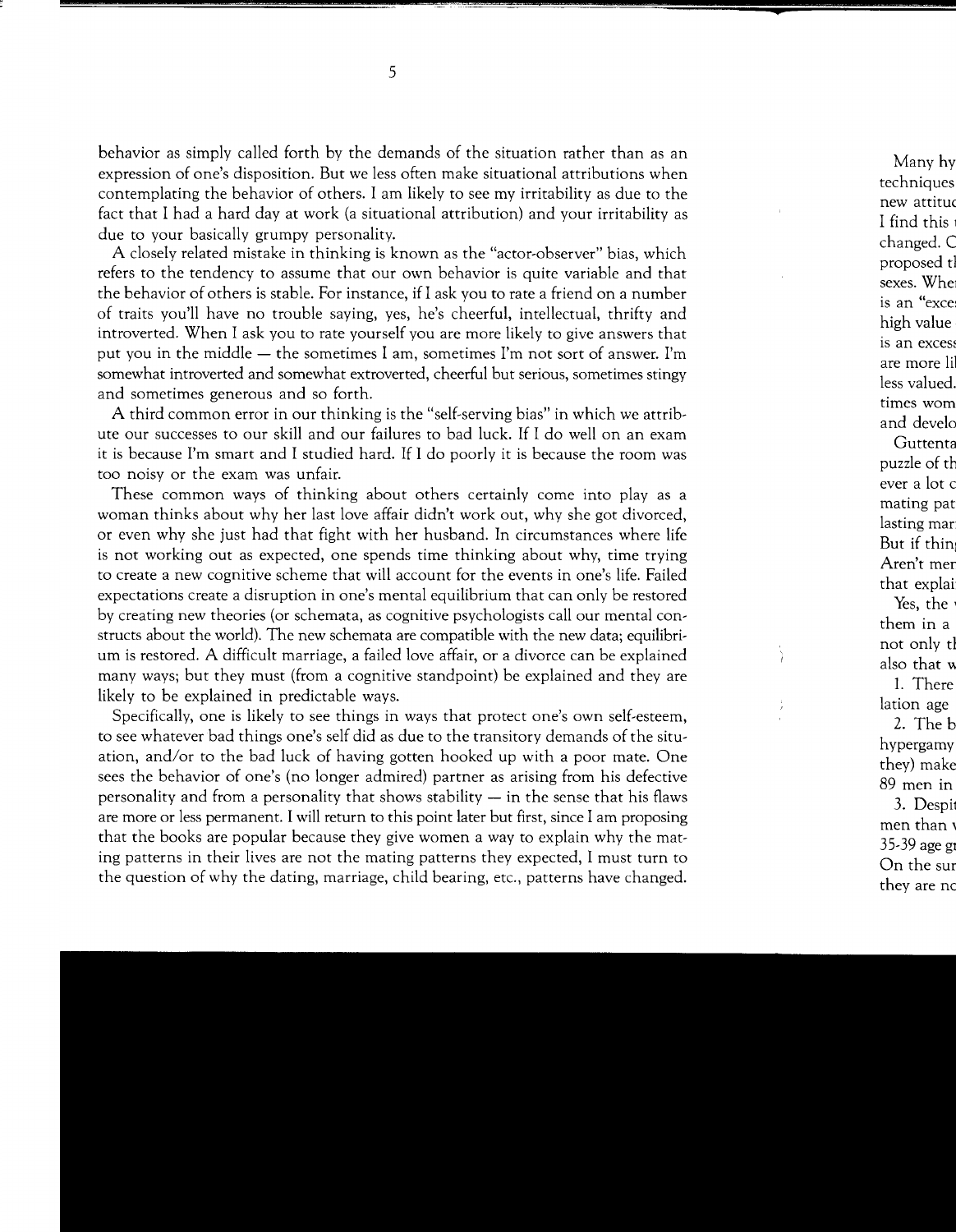Many hypotheses have been proposed. The technology of improved contraceptive techniques must be one influence on these patterns. A common hypothesis is that new attitudes of and about women are responsible for the mating pattern changes. I find this to be an inadequate answer because it leads me to ask why the attitudes changed. One hypothesis, which I find compelling, is Guttentag and Secord's<sup>10</sup>. They proposed that the sex ratio exerts a strong influence on the relationship between the sexes. When the sex ratio (number of men divided by number of women) is high there is an "excess" (if you will) of men. During such times traditional family life, with a high value on women as wives and mothers, prevails. When the sex ratio is low there is an excess of women. People marry later, are more likely to never marry at all and are more liberated in their sexual behavior. Women's roles as wives and mothers are less valued. Some women may become embittered by this turn of events; but in such times women also have more freedom, they are more liberated, more independent and develop ways to take care of themselves.

Guttentag and Secord's hypothesis seems especially useful in trying to explain our puzzle of the popularity of finding-the-right-man-getting-rid-of-the-bad (and are there ever a lot of them) type books. Demographic changes have changed our dating and mating patterns so that women are disappointed in their expectations of early and lasting marital bliss, and these books provide an explanation as to what went "wrong". But if things have changed for women, must not they also have changed for men? Aren't men unsettled by the new patterns? And if so, where are the books for men that explain away their dating and marital difficulties?

Yes, the world of relationships is different for men too, but it is not different for them in a way that is as difficult and unsettling. The imbalanced sex ratio means not only that mariage, divorce and family patterns have changed dramatically but also that women have more difficulty in meeting appropriate mates than men do:

1. There are fewer men than there are women in the United States. For the population age 15 and over the sex ratio is 91.2 men for every 100 women<sup>7</sup>.

2. The baby boom generation phenomenon, in combination with the practice of hypergamy ("marrying up", in this case women marrying men who are older than they) makes the marriage and dating prospects less favorable for women. There are 89 men in the 30-34 age group for every 100 women in the 25-29 age group7.

3. Despite the fact that, statistically, men have more women to chose from, more men than women remain permanently unmarried. In 1984, 11.6% of the men in the 35-39 age group had never married, while only 7.5% of the women were never tnarried7. On the surface this makes prospects for women in this age group look brighter, but they are not. Most of these men are permanently out of the marriage market. Some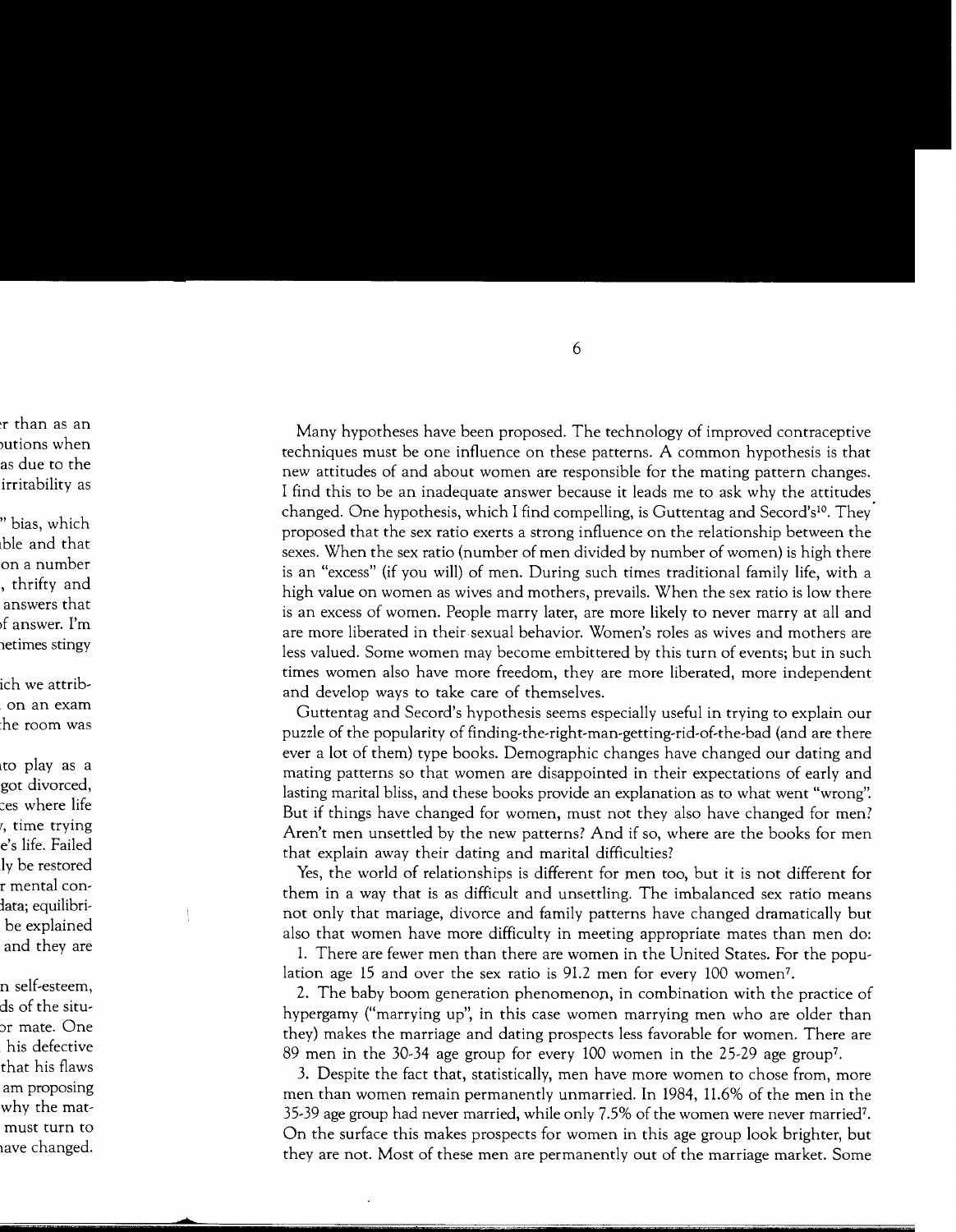portion of them will marry, but most never will.

4. There are more men than women who are considered unsuitable marriage partners due to criminality, homosexuality, or birth defects. Undoubtedly, some portion of the never-married men mentioned above are in one of these categories.

The imbalanced sex ratio, then, has had two effects: it has changed marriage patterns, and it has changed them in a way that may be seen as more unfavorable to women, at least for women who expect to marry early to men a few years older than themselves and to stay married for a life-time. Books like *The Peter Pan Syndrome, Women Who Love* Too *Much,* and *Men Who Hate Women* provide the basis for creating the new schemata disenchanted women must inevitably seek. Furthermore, the books provide a theory that fits with the type of attributions people are most likely to make in any case. Unfortunately, the theory is a destructive one. It is destructive because it aggravates relationships between the sexes, because it creates and perpetuates the very conditions it purports to remedy, and because it is wrong.

The authors recognize that the needy women they describe are not necessarily typical, that the women had at least some hand in their own undoing and that all men are not "bad:' But these messages are, I believe, overlooked. Instead, readers focus on the idea that there was something terribly wrong about the way they were raised that created a pathology in them that stands in the way of healthy relationships. And they focus even more on the notion that there is something wrong with men in general that prevents them from being loving boyfriends and husbands. A few weeks or months after reading, the book's message has been reduced to our culture's new mythology that "explains" the difficulties between the sexes: women are responsible, loving, giving, and emotionally open; men are irresponsible, afraid of commitment, and emotionally closed, or worse, they are wimps, misogynists, or psychopaths. Unfortunately, this myth makes matters worse. Men and women are now seen as almost two different species, with one being somewhat less human than the other. There is little hope that these two different creatures could live together in harmony.

What the authors and the readers do not recognize is the extent to which the difficulties between men and women are simply a product of changed demographics and their effect on changing our relationships. The cause of the "problems" is attributed to the personal inadequacies of the players instead of where it belongs: the circumstances of the social stage on which we play out our lives.

<sup>1.</sup> Kiley, D. (1983). *The Peter Pan Syndrome: Men Who Hve Never Grown Up.* New York: Avon.

<sup>2.</sup> Shainess, N. (1096). *Sweet Suffering: Women As* Victim. New York: Pocket Books.

<sup>3.</sup> Dowling, C. (1982). *The Cinderella Complex: Women;s Hidden Fear of Independence.* New York: Pocket Books.